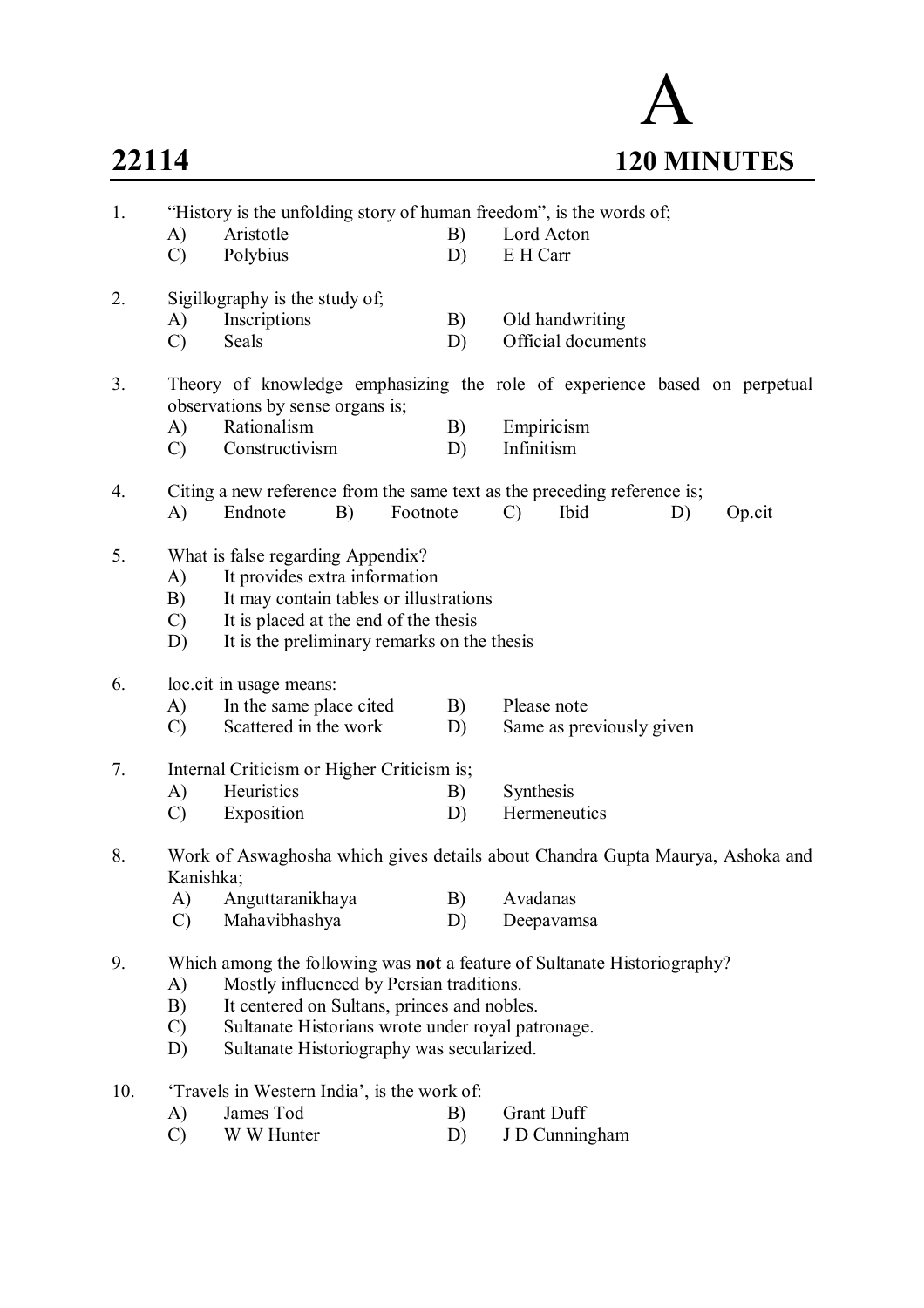| 11. | A)<br>$\mathcal{C}$                                                                                                                                                                                                                                                                                      | S Krisgna Swami Aiyangar B)<br>K A Nilakanta Sastri                                                                                                               | D)                               | The historian honoured with Padmabhushan by Government of India?<br>D D Kosambi<br>J N Sarkar |                                                                |    |       |  |  |
|-----|----------------------------------------------------------------------------------------------------------------------------------------------------------------------------------------------------------------------------------------------------------------------------------------------------------|-------------------------------------------------------------------------------------------------------------------------------------------------------------------|----------------------------------|-----------------------------------------------------------------------------------------------|----------------------------------------------------------------|----|-------|--|--|
| 12. | (A)<br>$\mathcal{C}$                                                                                                                                                                                                                                                                                     | Who among the following belongs to Marxist school of Indian Historiography?<br>K P Jayaswal<br>R G Bhandarkar                                                     | B)<br>D)                         |                                                                                               | RomilaThapar<br>R C Majumdar                                   |    |       |  |  |
| 13. | A)                                                                                                                                                                                                                                                                                                       | Student of Socrates, who wrote 'Anabasis':<br>Herodotus<br>B)                                                                                                     | Polybius                         | $\mathcal{C}$                                                                                 | Xenophon                                                       | D) | Varro |  |  |
| 14. | Which statement is <b>not</b> correct relating to Voltaire?<br>He founded Rationalist school of Enlightenment.<br>A)<br>B)<br>He tried to secularize History.<br>He wrote History of France.<br>$\mathcal{C}$ )<br>He vehemently criticized Catholic Church.<br>D)                                       |                                                                                                                                                                   |                                  |                                                                                               |                                                                |    |       |  |  |
| 15. | A)<br>$\mathcal{C}$                                                                                                                                                                                                                                                                                      | 'Historian's Craft' was written by;<br>Marc Block<br>Fernand Bradel                                                                                               | B)<br>D)                         | J B Bury                                                                                      | Lucian Febvere                                                 |    |       |  |  |
| 16. | Which among the following is <b>not</b> a work of Foucault?<br>Madness and Civilization<br>A)<br>The Protestant Ethic and Spirit of Capitalism<br>B)<br>The Order of Things: An Archeology of the Human Science.<br>$\mathcal{C}$<br>The Birth of the Clinic: An Archeology of Medical Perception.<br>D) |                                                                                                                                                                   |                                  |                                                                                               |                                                                |    |       |  |  |
| 17. | A)                                                                                                                                                                                                                                                                                                       | The Perambadi Pass in Western Ghats ensures Kerala's contact with;<br>Thirunelveli<br><b>B</b> )                                                                  | Coorg                            | $\mathcal{C}$                                                                                 | Schencottah                                                    | D) | Theni |  |  |
| 18. | A)<br>$\mathcal{C}$                                                                                                                                                                                                                                                                                      | Each ten poems of Pathitrupathu praise:<br>Chola Kings<br>Pandyan Kings                                                                                           | Chera Kings<br>Ay Kings          |                                                                                               |                                                                |    |       |  |  |
| 19. | a<br>$\mathbf b$<br>$\mathbf c$<br>d<br>A)<br>$\mathcal{C}$                                                                                                                                                                                                                                              | Match the List I with List II<br>List I<br>Yavanas<br><b>Edakkal Caves</b><br>Pattinam<br>Eyyal<br>$a-1$ , $b-3$ , $c-2$ , $d-4$<br>$a-4$ , $b-1$ , $c-2$ , $d-3$ | 1.<br>2.<br>3 <sub>1</sub><br>4. | List II<br>Wayanad<br>Port city<br>Greeks<br>Thrissur<br>B)<br>D)                             | $a-3$ , $b-1$ , $c-4$ , $d-2$<br>$a-3$ , $b-1$ , $c-2$ , $d-4$ |    |       |  |  |
| 20. | A)<br>$\mathcal{C}$                                                                                                                                                                                                                                                                                      | Learned teachers proficient in Puranas in Perumal era:<br>Variyar<br><b>Bhattars</b>                                                                              | B)<br>D)                         | Poduval                                                                                       | KoilAdhikari                                                   |    |       |  |  |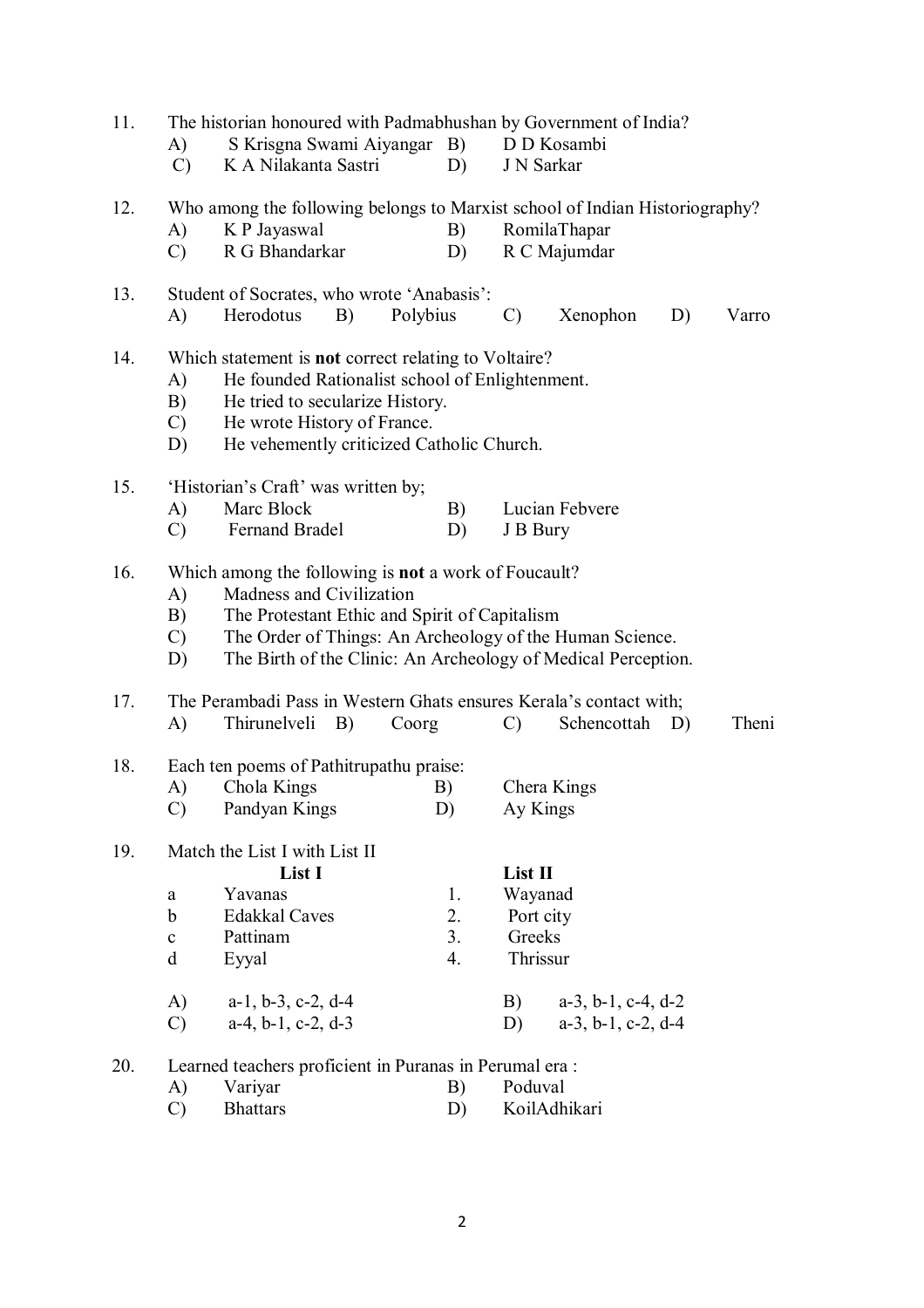| 21. | The Dynasty which is called Mushakavamsa: |                                                                                                                                                                                     |    |          |               |                               |    |                                                                                        |  |  |
|-----|-------------------------------------------|-------------------------------------------------------------------------------------------------------------------------------------------------------------------------------------|----|----------|---------------|-------------------------------|----|----------------------------------------------------------------------------------------|--|--|
|     | A)                                        | Kayamkulam                                                                                                                                                                          |    | B)       |               | Kolathunadu                   |    |                                                                                        |  |  |
|     | $\mathcal{C}$                             | Nediyiruppu                                                                                                                                                                         |    | D)       |               | Kurumbranad                   |    |                                                                                        |  |  |
| 22. |                                           | Venad King who took up the tittle, Sangramadheera;                                                                                                                                  |    |          |               |                               |    |                                                                                        |  |  |
|     | A)                                        | Rama Varma                                                                                                                                                                          |    | B)       |               | Ravi Varma                    |    |                                                                                        |  |  |
|     | $\mathcal{C}$                             | Jayasimhan                                                                                                                                                                          |    | D)       |               | Adithya Varma                 |    |                                                                                        |  |  |
| 23. |                                           | 'Vedadhikara Nirupanam' was written by:                                                                                                                                             |    |          |               |                               |    |                                                                                        |  |  |
|     | A)                                        | V T Bhattathirippad                                                                                                                                                                 |    | B)       |               | Chattampi Swamikal            |    |                                                                                        |  |  |
|     | $\mathcal{C}$                             | Vagbhatananda                                                                                                                                                                       |    | D)       |               | Sree Narayana Guru            |    |                                                                                        |  |  |
| 24. |                                           | Capture of Panamaram Fort was associated with:                                                                                                                                      |    |          |               |                               |    |                                                                                        |  |  |
|     | A)                                        | <b>Attigal Revolt</b>                                                                                                                                                               |    | B)       |               | Revolt of Padinjare Kovilakam |    |                                                                                        |  |  |
|     | $\mathcal{C}$                             | Pazhassi Revolts                                                                                                                                                                    |    | D)       |               | Revolt of Veluthampi          |    |                                                                                        |  |  |
| 25. |                                           |                                                                                                                                                                                     |    |          |               |                               |    | In 1921, First All Kerala Provincial Conference under the auspices of Congress met at: |  |  |
|     | A)                                        | Trivandrum                                                                                                                                                                          | B) | Paravur  | $\mathcal{C}$ | Ottappalam                    | D) | Alapuzha                                                                               |  |  |
| 26. |                                           | Who among the following was one among the three non-official members to enquire<br>about Wagon Tragedy?                                                                             |    |          |               |                               |    |                                                                                        |  |  |
|     | A)                                        | K Kelappan                                                                                                                                                                          |    | B)       |               | Manjeri Rama Iyer             |    |                                                                                        |  |  |
|     | $\mathcal{C}$                             | T K Madhavan                                                                                                                                                                        |    | D)       |               | K P Kesava Menon              |    |                                                                                        |  |  |
| 27. |                                           | Minister of Education in the first EMS Ministry:                                                                                                                                    |    |          |               |                               |    |                                                                                        |  |  |
|     | A)                                        | K C George                                                                                                                                                                          |    | B)       |               | V R Krishna Iyer              |    |                                                                                        |  |  |
|     | $\mathcal{C}$                             | Joseph Mundassery                                                                                                                                                                   |    | D)       |               | C Achutha Menon               |    |                                                                                        |  |  |
| 28. |                                           | Plachimada is located in:                                                                                                                                                           |    |          |               |                               |    |                                                                                        |  |  |
|     | A)                                        | Palakkad                                                                                                                                                                            | B) | Kasargod | $\mathcal{C}$ | Wayanad                       | D) | Kannur                                                                                 |  |  |
| 29. | A)<br>$\mathcal{C}$                       | To formulate a strategy to preserve Western Ghats, a Commission was appointed by<br>Ministry of Environment and Forests of India in 2011 under:<br>Kasthuri Rangan<br>Madhav Gadgil |    | B)<br>D) |               | Vandana Siva<br>Medha Patkar  |    |                                                                                        |  |  |
| 30. | A)                                        | One group of Alexander's army was sent back to Greece through sea under Admiral;<br>Cyrus                                                                                           | B) | Ptolemy  | $\mathcal{C}$ | Nearchus                      | D) | Cambyses                                                                               |  |  |
| 31. |                                           | Dronamukha under the Mauryas was groups of villages of:                                                                                                                             |    |          |               |                               |    |                                                                                        |  |  |
|     | A)                                        | 10                                                                                                                                                                                  | B) | 200      | C)            | 400                           | D) | 800                                                                                    |  |  |
| 32. | A)                                        | Which among the following is <b>not</b> an element in Saptanga theory of Kautilya :<br>Amatyas                                                                                      | B) | Durga    | $\mathcal{C}$ | Kosa                          | D) | Arhata                                                                                 |  |  |
| 33. |                                           | Lalithavisthara, a Buddhist work is written in:                                                                                                                                     |    |          |               |                               |    |                                                                                        |  |  |
|     | A)                                        | Pali                                                                                                                                                                                | B) | Sanskrit | C)            | Prakrit                       | D) | Ardhamagadhi                                                                           |  |  |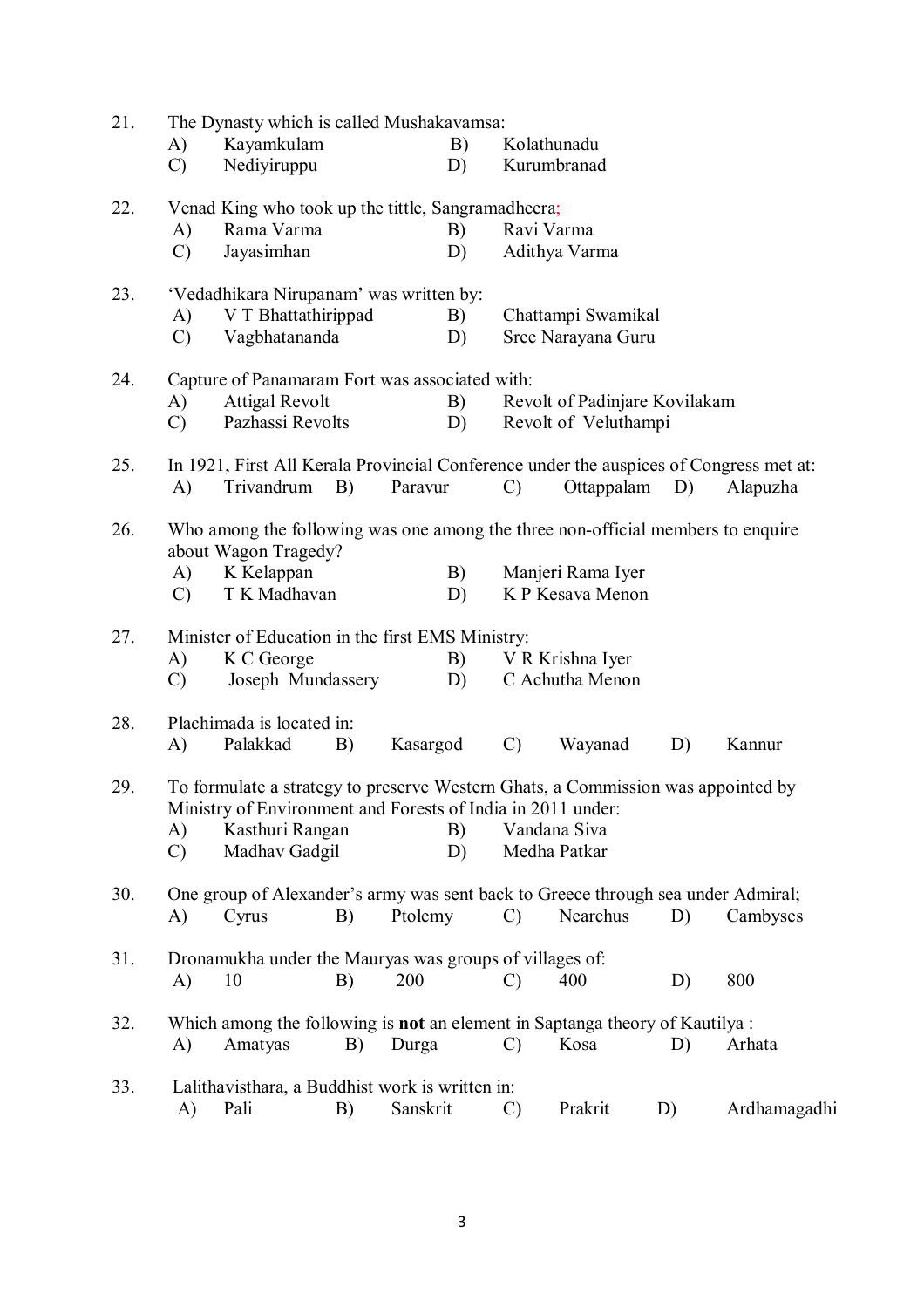| 34. | A)<br>$\mathcal{C}$                                                     | Chandra Gupta II<br>Kumara Gupta II                                                                                |    | In Gupta Dynasty, Kumara Gupta I was succeeded by;<br>B)<br>Skanda Gupta<br>Puru Gupta<br>D) |                                   |                                                       |                                                   |    |                                                                                                |  |
|-----|-------------------------------------------------------------------------|--------------------------------------------------------------------------------------------------------------------|----|----------------------------------------------------------------------------------------------|-----------------------------------|-------------------------------------------------------|---------------------------------------------------|----|------------------------------------------------------------------------------------------------|--|
| 35. | A)                                                                      | Khajuraho was the capital of:<br>Solankis                                                                          | B) | Chauhans                                                                                     |                                   | $\mathcal{C}$                                         | Chandellas                                        | D) | Prathihars                                                                                     |  |
| 36. | A)<br>C)                                                                | Iranian tradition of Sijda and Paibos was introduced by:<br>Bahram Shah<br>Firoz Shah Tuglaq                       |    |                                                                                              | B)<br>D)                          | Balban                                                | Alauddin Khalji                                   |    |                                                                                                |  |
| 37. | A)<br>$\mathcal{C}$                                                     | Devulapalli Copperplate which gives genealogy of Saluva Dynasty was issued by:<br>Harihara II<br>Krishna Deva Raya |    |                                                                                              | B)<br>D)                          |                                                       | Deva Raya II<br>Immadi Narasimha                  |    |                                                                                                |  |
| 38. | 1.<br>2.<br>3.<br>4.                                                    | Choose the correct matched one:<br>Nizam Shahis<br>Adil Shahis<br>Imad Shahis<br><b>Qutub Shahis</b>               |    |                                                                                              | Golkonda<br>Berar<br><b>Bidar</b> | Ahmadnagar                                            |                                                   |    |                                                                                                |  |
|     | A)<br>$\mathcal{C}$                                                     | 1 and 2 only<br>$1, 2$ and 3 only                                                                                  |    | B)<br>D)                                                                                     | 1 and 3 only                      | $1, 3$ and 4 only                                     |                                                   |    |                                                                                                |  |
| 39. | A)                                                                      | Treaty of Purandhar was signed in;<br>1665                                                                         | B) | 1655                                                                                         |                                   | $\mathcal{C}$                                         | 1675                                              | D) | 1685                                                                                           |  |
| 40. | A)                                                                      | Sawai Jai Singh established one of his observatories in:<br>Calcutta                                               | B) | Kashmir                                                                                      |                                   | $\mathcal{C}$<br>Samarkhand<br>D)<br>Ujjain           |                                                   |    |                                                                                                |  |
| 41. | A)                                                                      | Jaipur                                                                                                             | B) | Jhansi                                                                                       |                                   | $\mathcal{C}$                                         | Awadh                                             | D) | Among the following Lord Dalhousie annexed which territory on the ground of misrule:<br>Satara |  |
| 42. | A)<br>$\mathcal{C}$                                                     | The Press Act which is called Gagging Act:<br>The Newspaper's act 1908<br>B)<br>Licensing Act of 1857<br>D)        |    |                                                                                              |                                   |                                                       | Indian Press Act1910<br>Vernacular Press Act      |    |                                                                                                |  |
| 43. | 1.<br>3.                                                                | Arrange the following in Chronological order<br>Hartog Committee<br>Hunter Commission                              |    |                                                                                              | 2.<br>4.                          |                                                       | <b>Woods Despatch</b><br><b>Sadler Commission</b> |    |                                                                                                |  |
|     | A)                                                                      | 2,3,4,1                                                                                                            | B) |                                                                                              | 2,4,1,3                           | $\mathcal{C}$ )                                       | 3,2,1,4                                           | D) | 4,3,1,2                                                                                        |  |
| 44. |                                                                         | Identify the false one among the following regarding Famine Commissions of<br>Colonial India.                      |    |                                                                                              |                                   |                                                       |                                                   |    |                                                                                                |  |
|     | Raleigh Commission<br>A)<br><b>Strachey Commission</b><br>$\mathcal{C}$ |                                                                                                                    |    |                                                                                              | B)<br>D)                          | George Campbell Commission<br><b>Lyall Commission</b> |                                                   |    |                                                                                                |  |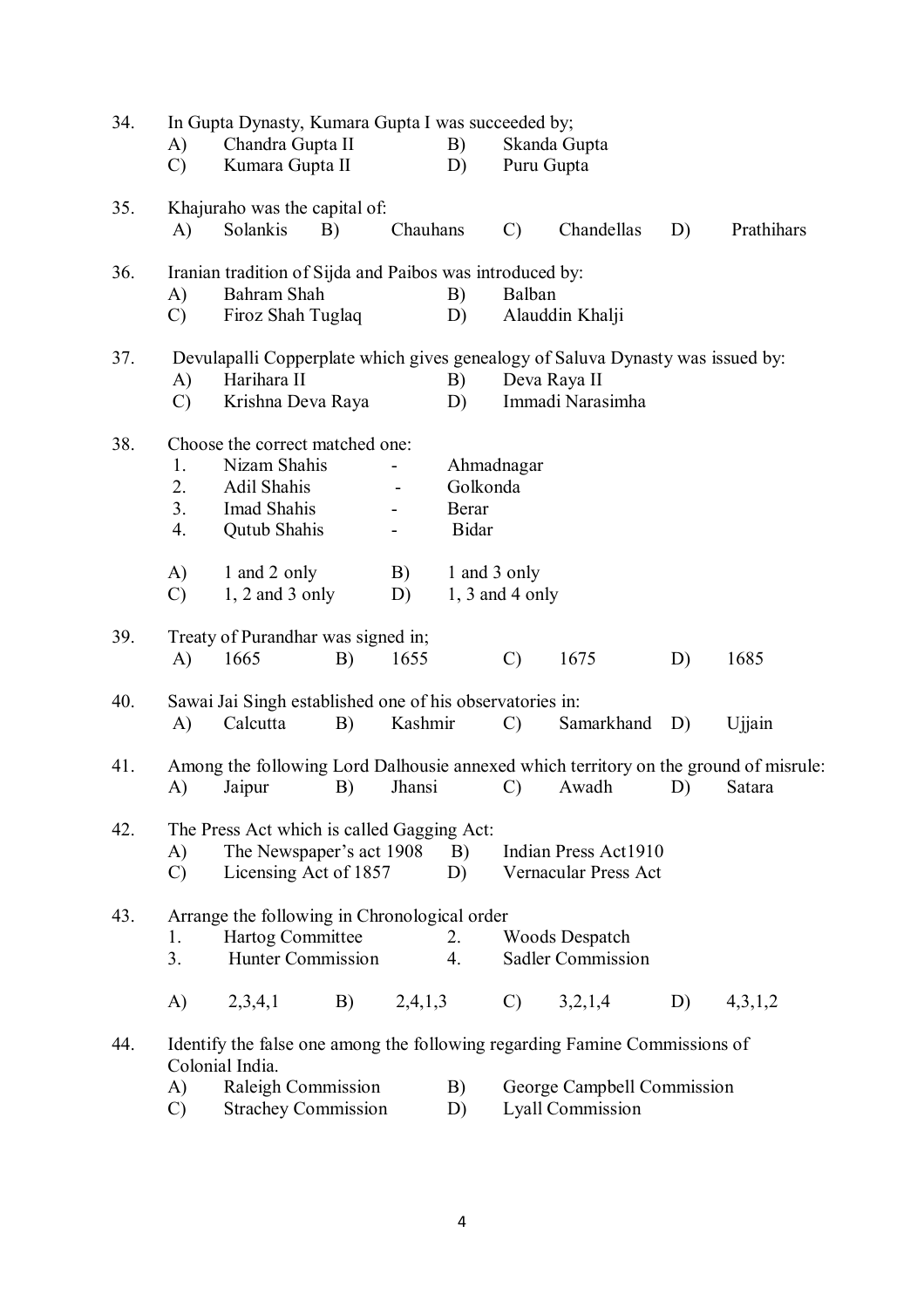| 45. | A)                                                                                                                 | Gadar Party was formed in 1913 at:<br>England                                                                                             | B)                                                       | Japan  |          | $\mathcal{C}$ | Germany                                                                      | D) | <b>USA</b> |
|-----|--------------------------------------------------------------------------------------------------------------------|-------------------------------------------------------------------------------------------------------------------------------------------|----------------------------------------------------------|--------|----------|---------------|------------------------------------------------------------------------------|----|------------|
| 46. |                                                                                                                    | Who among the following was elected as President in 1929 Lahore Session of<br><b>Indian National Congress?</b>                            |                                                          |        |          |               |                                                                              |    |            |
|     | A)<br>$\mathcal{C}$                                                                                                | Tej Bahadursupru<br>JawaharLal Nehru                                                                                                      |                                                          |        | B)<br>D) |               | Subhash Chandra Bose<br>Sardar Patel                                         |    |            |
| 47. | A)                                                                                                                 | Total strength of members in Simon Commission,<br>5                                                                                       | B)                                                       | 4      |          | $\mathcal{C}$ | 7                                                                            | D) | 9          |
| 48. | A)                                                                                                                 | Marathi                                                                                                                                   | Gandhiji wrote his autobiography in:<br>B)<br>Guajarati  |        |          |               | Sanskrit                                                                     | D) | English    |
| 49. | A)<br>$\mathcal{C}$                                                                                                | Pimpri<br>Bharatpur                                                                                                                       | Bhabha Atomic Research Centre was set up at:<br>B)<br>D) |        |          |               | Vishakhapatnam<br>Trombay                                                    |    |            |
| 50. | Match List I with List II<br>a. Moulana Abdul Kalam Azad<br>b. Annie Besant<br>c. Pheroz Shah Mehta<br>d. R C Dutt |                                                                                                                                           |                                                          |        |          | 4. New India  | 1. Bombay Chronicle<br>2. Economic History of India<br>3. India Wins Freedom |    |            |
|     | A)<br>$\mathcal{C}$                                                                                                | $a-2$ , $b-3$ , $c-4$ , $d-1$<br>$a-2, b-3, c-1, d-4$                                                                                     |                                                          |        | B)<br>D) |               | $a-3$ , $b-4$ , $c-1$ , $d-2$<br>$a-3$ , $b-4$ , $c-2$ , $d-1$               |    |            |
| 51. | A)                                                                                                                 | National Development Council was set up in;<br>1952                                                                                       | B)                                                       | 1962   |          | $\mathcal{C}$ | 1951                                                                         | D) | 1961       |
| 52. | A)<br>$\mathcal{C}$ )                                                                                              | Author of the book, 'India After Independence':<br>Sumit Sarkar<br>Bipan Chandra                                                          |                                                          |        | B)       |               | Ranajith Guha<br>D) Gyan Pandey                                              |    |            |
| 53. | A)<br>B)<br>$\mathcal{C}$<br>D)                                                                                    | Chandi Prasad Bhatt is associated with:<br>Chipco Movement<br><b>Bhoodan Movement</b><br>Narmada BachavoAndolan<br>Muthanga Land Struggle |                                                          |        |          |               |                                                                              |    |            |
| 54. |                                                                                                                    | First non- Congress Central Government in independent India under Janatha Party<br>was headed by:                                         |                                                          |        |          |               |                                                                              |    |            |
|     | A)<br>$\mathcal{C}$                                                                                                | V P Singh<br>I K Gujral                                                                                                                   |                                                          |        | B)<br>D) |               | Jayaprakash Narayan<br>Morarji Desai                                         |    |            |
| 55. | A)                                                                                                                 | Peculiar form of Slavery introduced by the Spartans;<br>Deme                                                                              | B)                                                       | Phylai |          | $\mathcal{C}$ | Doeri                                                                        | D) | Helotry    |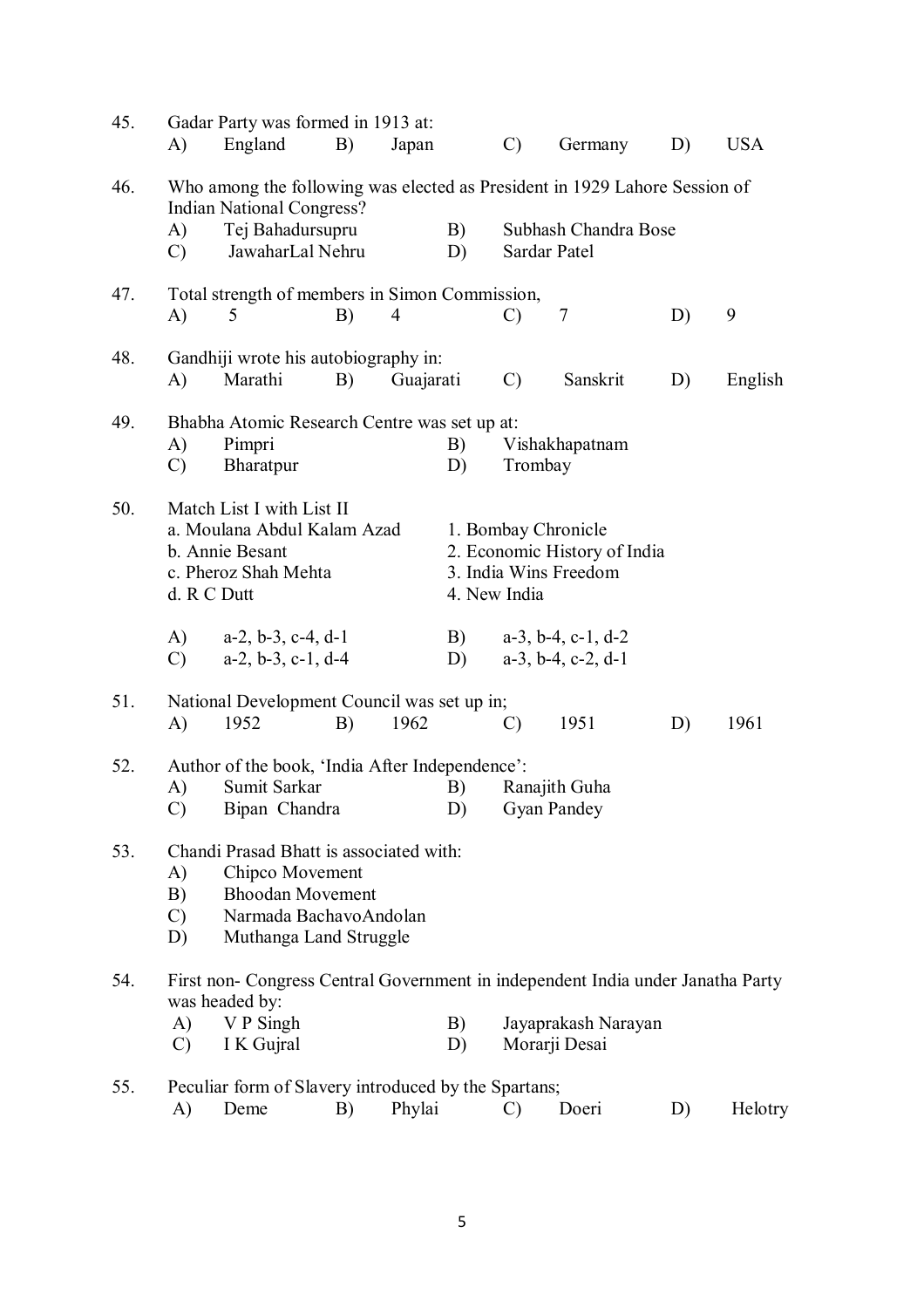| 56. | A)                  | Magna Carta was signed by King John at:<br>London                                                 | B) | Cambridge  |            | $\mathcal{C}$        | <b>Hastings</b>                        | D) | Runnymede   |
|-----|---------------------|---------------------------------------------------------------------------------------------------|----|------------|------------|----------------------|----------------------------------------|----|-------------|
| 57. | A)<br>$\mathcal{C}$ | Peru was discovered by:<br>Francisco Pizzaro<br>Cabral                                            |    |            | B)<br>D)   |                      | Columbus<br>Diego Cao                  |    |             |
| 58. | A)<br>$\mathcal{C}$ | The Protestant Reformation in Scotland was led by:<br>William Cecil<br>Martin Luther              |    |            | B)<br>D)   |                      | George Wishart<br>John Knox            |    |             |
| 59. | A)<br>$\mathcal{C}$ | English poet who wrote 'Canterbury Tales':<br>Boccaccio<br>Geoffrey Chaucer                       |    |            | B)<br>D)   | Cervantes<br>Erasmus |                                        |    |             |
| 60. | A)                  | OPEC was founded on 14 <sup>th</sup> September:<br>1960                                           | B) | 1958       |            | $\mathcal{C}$        | 1962                                   | D) | 1969        |
| 61. | A)                  | The Secret police organisation which existed in Russia in Revolution times;<br>Cheka              | B) | <b>NEP</b> |            | $\mathcal{C}$        | Comintern                              | D) | <b>OGPU</b> |
| 62. | A)<br>$\mathcal{C}$ | Latin American revolutionary called Liberator:<br>Hidalgo<br>Pedro                                |    |            | B)<br>D)   |                      | San Martin<br>Simon Bolivar            |    |             |
| 63. | A)<br>$\mathcal{C}$ | New Life Movement in China was started by:<br>Chiang-Kai-Shek<br>Liu-Chao-Chi                     |    |            | B)<br>D)   |                      | Mao-Tse-Tung<br>Lee-Tao-Chao           |    |             |
| 64. | A)<br>$\mathcal{C}$ | First Chancellor of re-unified Germany in 1990;<br>Helmut Kohl<br>Gerhard Shroder                 |    |            | B)<br>D)   |                      | Angela Merkel<br><b>Willy Brandt</b>   |    |             |
| 65. | A)                  | World Bank has its headquarters at:<br>Manila                                                     | B) |            | Washington | $\mathcal{C}$        | Cairo                                  | D) | London      |
| 66. | A)<br>$\mathcal{C}$ | The Russian Prime Minister who introduced Glasnost and Perestroika?<br>Stalin<br>Leonede Breshnev |    |            | B)<br>D)   |                      | Gorbachev<br>Konstantin Chernenko      |    |             |
| 67. | A)<br>$\mathcal{C}$ | Kancha Ilaiah is the spokesman in:<br><b>Gender Studies</b><br>Structuralism                      |    |            | B)<br>D)   |                      | <b>Dalit Studies</b><br>Post Modernism |    |             |
| 68. | A)                  | Tomb of Itimadud Daula at Agra was built by:<br>Shajahan                                          | B) | Akbar      |            | C)                   | Jahangir                               | D) | Nurjahan    |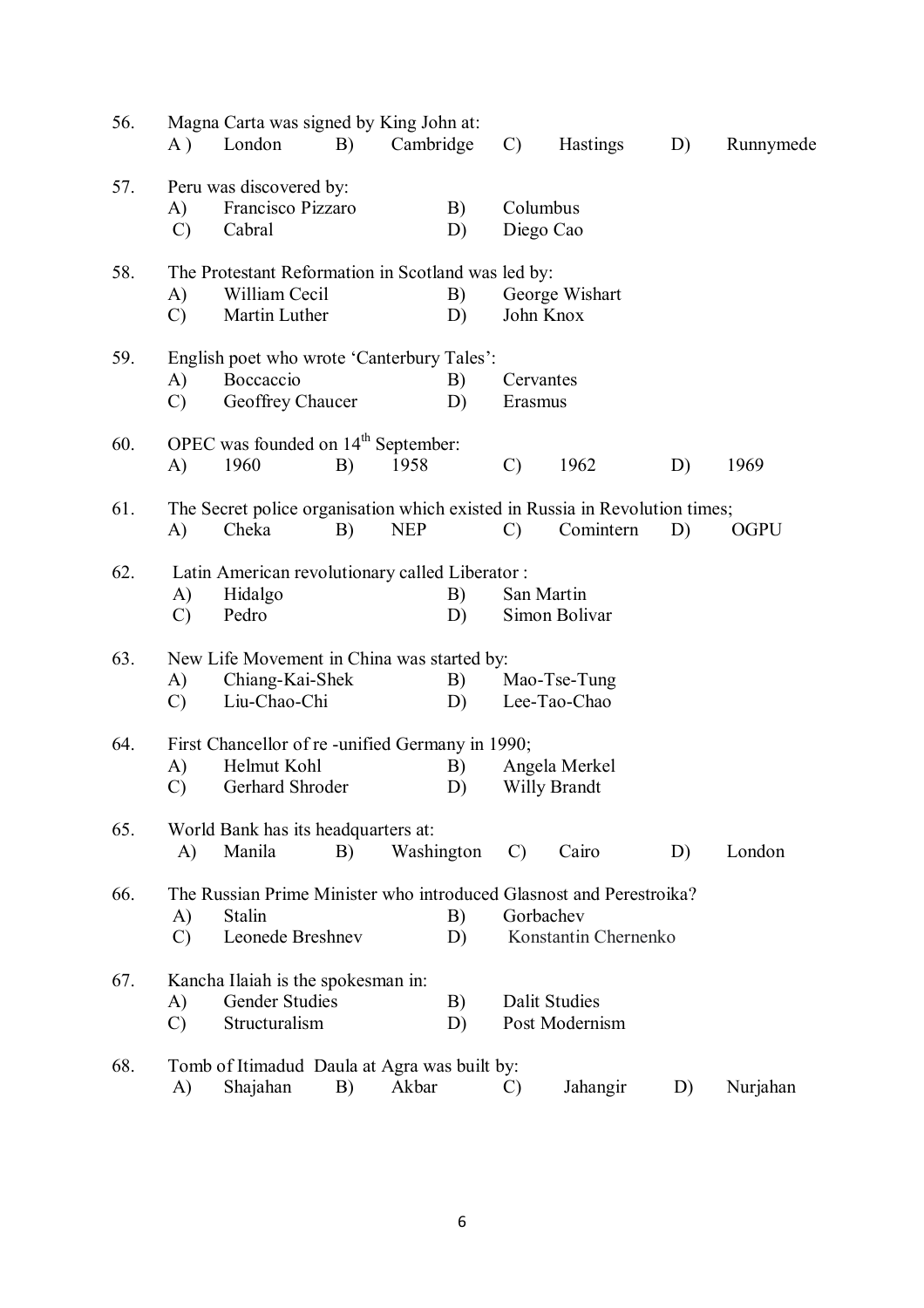| 69. | An autobiography is a fine example for the------                     |                                                              |          |         |                                                                                |  |  |  |  |  |  |
|-----|----------------------------------------------------------------------|--------------------------------------------------------------|----------|---------|--------------------------------------------------------------------------------|--|--|--|--|--|--|
|     | A)                                                                   | <b>Primary Source</b>                                        |          | B)      | <b>Secondary Source</b>                                                        |  |  |  |  |  |  |
|     | $\mathcal{C}$                                                        | <b>Tertiary Source</b>                                       |          | D)      | None of these                                                                  |  |  |  |  |  |  |
| 70. |                                                                      | In the textual analysis of Roland Barthes, a text means----- |          |         |                                                                                |  |  |  |  |  |  |
|     | A)                                                                   | Work                                                         |          | B)      | Autobiography                                                                  |  |  |  |  |  |  |
|     | $\mathcal{C}$                                                        | Content                                                      |          | D)      | Critical study                                                                 |  |  |  |  |  |  |
| 71. |                                                                      |                                                              |          |         | The concept of multi-layered historical time introduced in Annales history by: |  |  |  |  |  |  |
|     | A)                                                                   | Fernand Braudel                                              |          | B)      | Marc Bloch                                                                     |  |  |  |  |  |  |
|     | $\mathcal{C}$                                                        | Roger Chartier                                               |          | D)      | Ladurie                                                                        |  |  |  |  |  |  |
| 72. |                                                                      | The Phrase 'Micro History' was coined by:                    |          |         |                                                                                |  |  |  |  |  |  |
|     | A)                                                                   | Carol Kammen                                                 |          | B)      | Carlo Ginzburg                                                                 |  |  |  |  |  |  |
|     | $\mathcal{C}$                                                        | M I Finlay                                                   |          | D)      | David Thompson                                                                 |  |  |  |  |  |  |
| 73. | Stephen Greenbalt is an important proponent of----.                  |                                                              |          |         |                                                                                |  |  |  |  |  |  |
|     | A)                                                                   | New Historicism                                              |          | B)      | Historicism                                                                    |  |  |  |  |  |  |
|     | $\mathcal{C}$                                                        | Positivism                                                   |          | D)      | Annales School                                                                 |  |  |  |  |  |  |
| 74. |                                                                      | Author of 'The Poverty of Historicism':                      |          |         |                                                                                |  |  |  |  |  |  |
|     | A)                                                                   | Herder                                                       |          | B)      | Karl Popper                                                                    |  |  |  |  |  |  |
|     | $\mathcal{C}$                                                        | Louis Adrian Montrose                                        |          | D)      | Hyden White                                                                    |  |  |  |  |  |  |
| 75. |                                                                      |                                                              |          |         | The concept of 'Mirror Image' in Post Modernism was introduced by:             |  |  |  |  |  |  |
|     | A)                                                                   | Jacques Derrida                                              |          | B)      | Jean Baudrillard                                                               |  |  |  |  |  |  |
|     | $\mathcal{C}$                                                        | Linda Hutcheon                                               |          | D)      | Jacques Lacan                                                                  |  |  |  |  |  |  |
| 76. | Who among the following scholars do <b>not</b> belong to Positivism? |                                                              |          |         |                                                                                |  |  |  |  |  |  |
|     | A)                                                                   | Emile Durkheim                                               |          | B)      | Hayden White                                                                   |  |  |  |  |  |  |
|     | $\mathcal{C}$                                                        | Buckle                                                       |          | D)      | <b>Auguste Comte</b>                                                           |  |  |  |  |  |  |
| 77. |                                                                      | Match List I with List II                                    |          |         |                                                                                |  |  |  |  |  |  |
|     |                                                                      | List I                                                       |          | List II |                                                                                |  |  |  |  |  |  |
|     |                                                                      | a. Urmila Pawar                                              |          |         | 1. The Prisons We Broke                                                        |  |  |  |  |  |  |
|     |                                                                      | b. Kumkum Roy                                                |          |         | 2. Gendering Caste Through Feminist Lens                                       |  |  |  |  |  |  |
|     |                                                                      | c. Baby Camble                                               |          |         | 3. The Weave of My Life                                                        |  |  |  |  |  |  |
|     |                                                                      | d. Uma Chakravarthi                                          |          |         | 4. The Power of Gender and The Gender of Power                                 |  |  |  |  |  |  |
|     | (A)                                                                  | $a-3$ , $b-4$ , $c-1$ , $d-2$                                |          |         | B) $a-2, b-4, c-1, d-3$                                                        |  |  |  |  |  |  |
|     | $\mathcal{C}$                                                        | $a-3$ , $b-2$ , $c-4$ , $d-1$                                |          |         | D) $a-2, b-4, c-3, d-1$                                                        |  |  |  |  |  |  |
| 78. |                                                                      |                                                              |          |         | 'History of the Peloponnesian War', is an unfinished account of-----.          |  |  |  |  |  |  |
|     | A)                                                                   | Thucydides<br><b>B</b> )                                     | Polybius |         | Herodotus<br>D)<br>$\mathcal{C}$<br>Tacitus                                    |  |  |  |  |  |  |
| 79. |                                                                      |                                                              |          |         | Who among the following was regarded as the father of church history?          |  |  |  |  |  |  |
|     | A)                                                                   | St. Augustine                                                |          | B)      | Paulus Orossius                                                                |  |  |  |  |  |  |
|     | $\mathcal{C}$                                                        | Julius Africanus                                             |          | D)      | Eusebius                                                                       |  |  |  |  |  |  |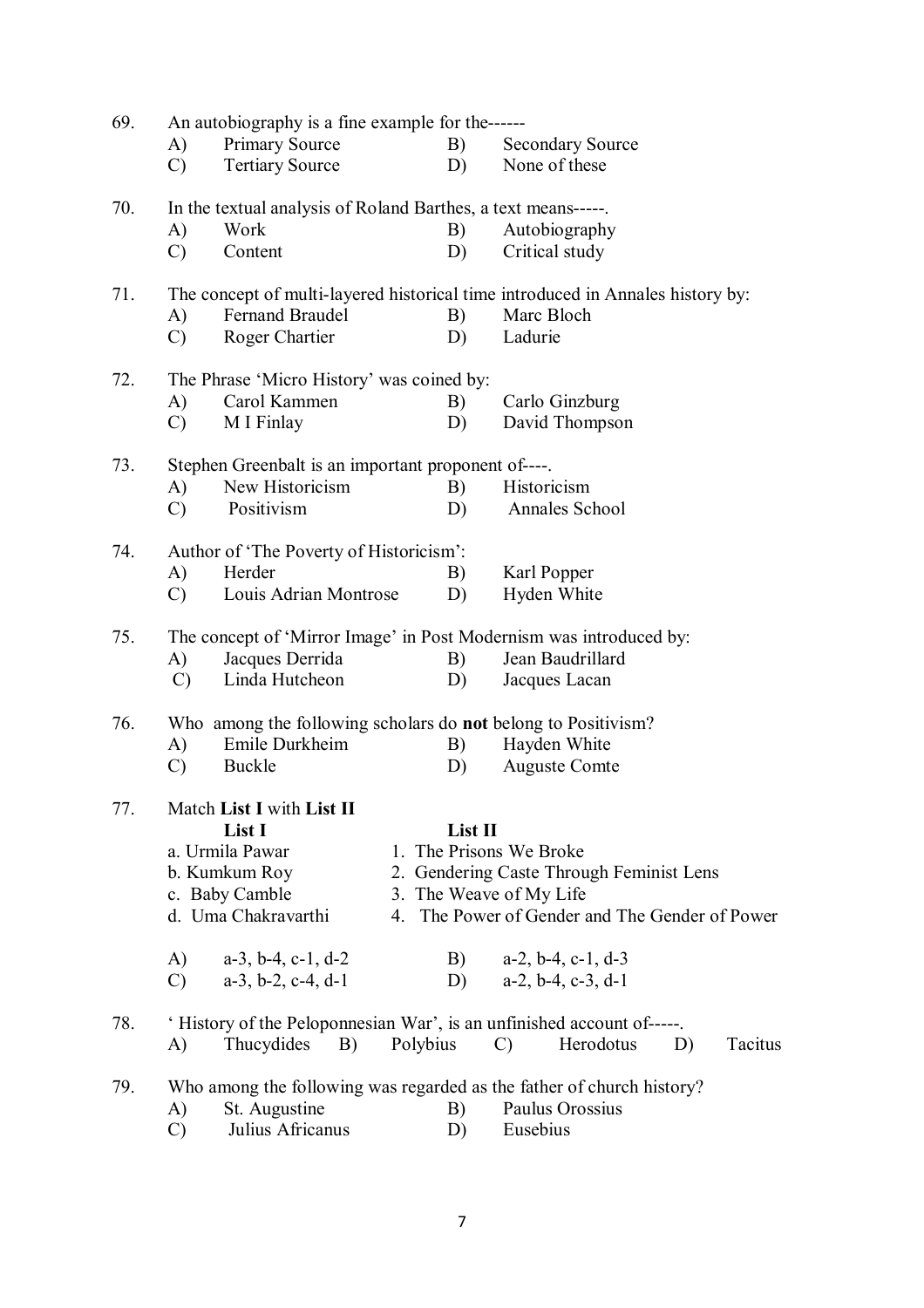| 80. | A)                                                                                             | Lord Acton                                               |    |         | History is referred as 'Biography of great men' by:<br>Edward Gibbon<br>B) |                 |                                                                                   |    |          |  |  |
|-----|------------------------------------------------------------------------------------------------|----------------------------------------------------------|----|---------|----------------------------------------------------------------------------|-----------------|-----------------------------------------------------------------------------------|----|----------|--|--|
|     | $\mathcal{C}$                                                                                  | Rousseau                                                 |    |         | D)                                                                         |                 | Thomas Carlyle                                                                    |    |          |  |  |
| 81. | A)                                                                                             | The first census was conducted in India in:<br>1872      | B) | 1891    |                                                                            | $\mathcal{C}$   | 1858                                                                              | D) | 1901     |  |  |
| 82. |                                                                                                | The hero of the Kakori Dacoity case was------.           |    |         |                                                                            |                 |                                                                                   |    |          |  |  |
|     | A)                                                                                             | <b>Udham Singh</b>                                       |    |         | B)                                                                         | <b>B</b> K Dutt |                                                                                   |    |          |  |  |
|     | $\mathcal{C}$                                                                                  | Ramaprasad Bismil                                        |    |         | D)                                                                         |                 | <b>Bhagat Singh</b>                                                               |    |          |  |  |
| 83. |                                                                                                |                                                          |    |         |                                                                            |                 | The term 'Epipalaeolithic' sometimes is used as a synonym for------.              |    |          |  |  |
|     | A)                                                                                             | Middle Palaeolithic                                      |    |         | B)<br>Mesolithic                                                           |                 |                                                                                   |    |          |  |  |
|     | $\mathcal{C}$                                                                                  | Lower Palaeolithic                                       |    |         | D)                                                                         | Neolithic       |                                                                                   |    |          |  |  |
| 84. |                                                                                                | The second battle of Tarain was fought in:               |    |         |                                                                            |                 |                                                                                   |    |          |  |  |
|     | A)                                                                                             | 1191 AD                                                  | B) | 1206 AD |                                                                            |                 | $C)$ 1192 AD                                                                      | D) | 1236 AD  |  |  |
| 85. | sultanate?                                                                                     |                                                          |    |         |                                                                            |                 | Who among the following has been described by H.M Elliot as the Akbar of          |    |          |  |  |
|     | A)                                                                                             | Iltumish                                                 |    |         | B)                                                                         | Balban          |                                                                                   |    |          |  |  |
|     | $\mathbf{C}$                                                                                   | AlauddinKhalji                                           |    |         | D)                                                                         |                 | Firozshah Tughlaq                                                                 |    |          |  |  |
| 86. |                                                                                                |                                                          |    |         |                                                                            |                 | <i>'</i> Pushti Marg' is a Vaishnava sect of the Hinduism, founded by:            |    |          |  |  |
|     | A)                                                                                             | Vallabacharya                                            |    |         | B)                                                                         |                 | Sankaracharya                                                                     |    |          |  |  |
|     | $\mathcal{C}$                                                                                  | Meerabai                                                 |    |         | D)                                                                         | Ramanuja        |                                                                                   |    |          |  |  |
| 87. | The Sun Temple of Konark was built by Narasimhadeva I. To which dynasty did he<br>belong to ?. |                                                          |    |         |                                                                            |                 |                                                                                   |    |          |  |  |
|     | (A)                                                                                            | Somavamsi dynasty                                        |    |         | B)                                                                         |                 | Suryavamsi dynasty                                                                |    |          |  |  |
|     | $\mathcal{C}$                                                                                  | Gurjarra-Prathihara                                      |    |         | D)                                                                         |                 | Ganga dynasty                                                                     |    |          |  |  |
| 88. |                                                                                                | The Aihole inscription was composed by:                  |    |         |                                                                            |                 |                                                                                   |    |          |  |  |
|     | A)                                                                                             | Ravikirthi                                               | B) |         | Vishakadatta                                                               | $\mathcal{C}$   | Harisena                                                                          | D) | Kaudilya |  |  |
| 89. |                                                                                                | The trinity of Bakthi movement in north India refers to: |    |         |                                                                            |                 |                                                                                   |    |          |  |  |
|     | A)                                                                                             | Nanak, Raidas, Mira                                      |    |         | B)                                                                         |                 | Mira, Kabir, Nanak                                                                |    |          |  |  |
|     | $\mathcal{C}$                                                                                  | Nanak, Kabir, Raidas                                     |    |         | D)                                                                         |                 | Nanak, Mira, Tulasidas                                                            |    |          |  |  |
| 90. |                                                                                                | Achyuta Devaraya:                                        |    |         |                                                                            |                 | The foreign traveller who visited the Vijayanagar empire during the time of       |    |          |  |  |
|     | A)                                                                                             | Fernando Nuniz                                           |    |         | B)                                                                         |                 | Nicolo Conti                                                                      |    |          |  |  |
|     | $\mathcal{C}$                                                                                  | Domingo Paes                                             |    |         | D)                                                                         |                 | Durate Barbosa                                                                    |    |          |  |  |
| 91. |                                                                                                |                                                          |    |         |                                                                            |                 | Yahya Sirhindi, the author of 'Tarikh-i-Mubarakshahi' lived during the period of; |    |          |  |  |
|     | A)                                                                                             | Lodhi                                                    | B) | Sayyid  |                                                                            | $\mathcal{C}$   | Tughlaq                                                                           | D) | Khalji   |  |  |
| 92. |                                                                                                |                                                          |    |         |                                                                            |                 | Puhar at the mouth of river Kaveri was the main port of which following dynasty?  |    |          |  |  |
|     | A)                                                                                             | Pandya                                                   |    |         | B)                                                                         | Chola           |                                                                                   |    |          |  |  |
|     | $\mathcal{C}$                                                                                  | Chera                                                    |    |         | D)                                                                         |                 | None of these                                                                     |    |          |  |  |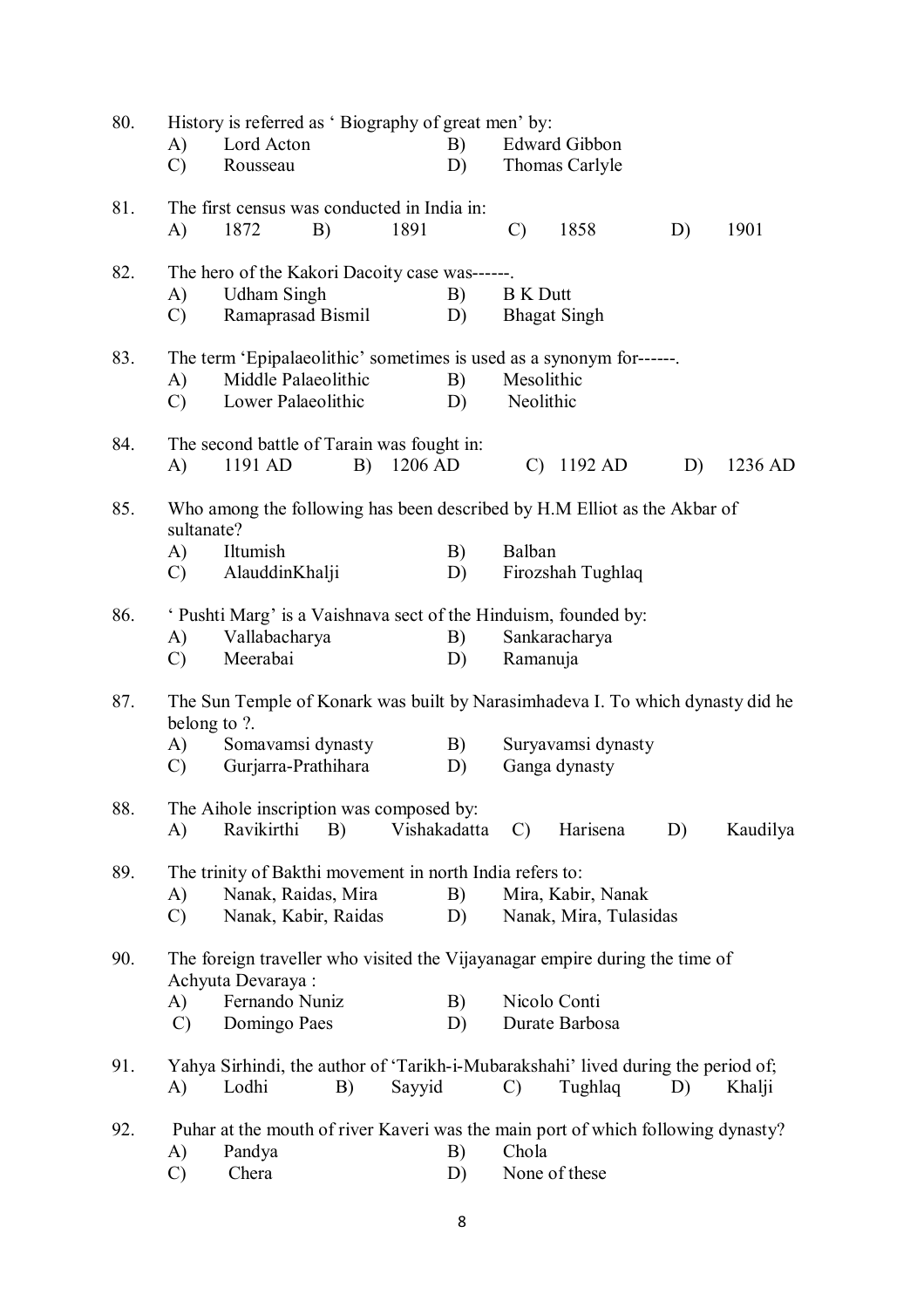| 93.  | A)                                      | Mihir Bhoja belonged to the dynasty of:<br>Palas                                   | B) | Sena             |          | $\mathcal{C}$                                           | Gangas                               | D) | Prathiharas                                                                                 |  |  |  |
|------|-----------------------------------------|------------------------------------------------------------------------------------|----|------------------|----------|---------------------------------------------------------|--------------------------------------|----|---------------------------------------------------------------------------------------------|--|--|--|
|      |                                         |                                                                                    |    |                  |          |                                                         |                                      |    |                                                                                             |  |  |  |
| 94.  |                                         | The Privy Purse of the former Indian princess was abolished in------               |    |                  |          |                                                         |                                      |    |                                                                                             |  |  |  |
|      | A)                                      | 1971                                                                               | B) | 1973             |          | $\mathcal{C}$                                           | 1970                                 | D) | 1974                                                                                        |  |  |  |
| 95.  |                                         | Kuka Movement was organized in ----.                                               |    |                  |          |                                                         |                                      |    |                                                                                             |  |  |  |
|      | A)                                      | Gujarat                                                                            | B) | Punjab           |          | $\mathcal{C}$                                           | <b>Bihar</b>                         | D) | Karnataka                                                                                   |  |  |  |
|      |                                         |                                                                                    |    |                  |          |                                                         |                                      |    |                                                                                             |  |  |  |
| 96.  |                                         | By which constitutional Amendment did parliament lower the voting age from 21 to   |    |                  |          |                                                         |                                      |    |                                                                                             |  |  |  |
|      | 18 years?<br>A)                         | 42 <sup>nd</sup>                                                                   | B) | $68^{\text{th}}$ |          | $\mathcal{C}$                                           | 73 <sup>rd</sup>                     | D) | 61 <sup>st</sup>                                                                            |  |  |  |
|      |                                         |                                                                                    |    |                  |          |                                                         |                                      |    |                                                                                             |  |  |  |
| 97.  |                                         | Which among the following is/are UNESCO heritage site?                             |    |                  |          |                                                         |                                      |    |                                                                                             |  |  |  |
|      | 1.                                      | Bagh caves                                                                         |    |                  | 2.       |                                                         | Pattadakal temple                    |    |                                                                                             |  |  |  |
|      | 3.                                      | Ajanta Caves                                                                       |    |                  | 4.       |                                                         | Mahabodhi temple Bodhgaya            |    |                                                                                             |  |  |  |
|      | A)                                      | $1 & 3$ only                                                                       |    |                  |          | 3 only                                                  |                                      |    |                                                                                             |  |  |  |
|      | $\mathcal{C}$                           | $1, 2 \& 3$ only                                                                   |    |                  | B)<br>D) | 2, $3 & 4$ only                                         |                                      |    |                                                                                             |  |  |  |
|      |                                         |                                                                                    |    |                  |          |                                                         |                                      |    |                                                                                             |  |  |  |
| 98.  |                                         | The East India Association in London to mobilize public opinion for Indian welfare |    |                  |          |                                                         |                                      |    |                                                                                             |  |  |  |
|      | A)                                      | was organized by:<br>Dadabai Naoroji                                               |    |                  | B)       |                                                         | Bhikaji Cama                         |    |                                                                                             |  |  |  |
|      | $\mathcal{C}$                           | Surendranath Banerjee                                                              |    |                  | D)       |                                                         | Anandmohan Bose                      |    |                                                                                             |  |  |  |
|      |                                         |                                                                                    |    |                  |          |                                                         |                                      |    |                                                                                             |  |  |  |
| 99.  |                                         | The Santhal rebellion took place at 'Damin-i-Koh' Area covering 'Damin-i-Koh' is:  |    |                  |          |                                                         |                                      |    |                                                                                             |  |  |  |
|      | A)                                      | West Bengal<br><b>Bihar</b>                                                        |    |                  | B)       | Jharkhand<br>Chattisgarh                                |                                      |    |                                                                                             |  |  |  |
|      | $\mathcal{C}$                           |                                                                                    |    |                  | D)       |                                                         |                                      |    |                                                                                             |  |  |  |
| 100. | 'Manram' of the Sangam age was a -----. |                                                                                    |    |                  |          |                                                         |                                      |    |                                                                                             |  |  |  |
|      | A)                                      | <b>Council of Ministers</b>                                                        |    |                  | B)       | <b>Trade Guild</b>                                      |                                      |    |                                                                                             |  |  |  |
|      | $\mathcal{C}$                           | General Assembly                                                                   |    |                  | D)       | Guild of Artisans                                       |                                      |    |                                                                                             |  |  |  |
| 101. |                                         |                                                                                    |    |                  |          |                                                         |                                      |    | In the context of the history of India, the theory of 'Segmentary State' was introduced by: |  |  |  |
|      | A)                                      | <b>Burton Stein</b>                                                                |    |                  | B)       |                                                         | Irfan Habib                          |    |                                                                                             |  |  |  |
|      | $\mathcal{C}$                           | A S Altekar                                                                        |    |                  | D)       |                                                         | T.V Mahalingam                       |    |                                                                                             |  |  |  |
|      |                                         |                                                                                    |    |                  |          |                                                         |                                      |    |                                                                                             |  |  |  |
| 102. |                                         | The Ryotwari settlement was made with the------.                                   |    |                  |          |                                                         |                                      |    |                                                                                             |  |  |  |
|      | A)<br>$\mathcal{C}$                     | Zamindars<br>Cultivators                                                           |    |                  | B)<br>D) |                                                         | Village Headman<br>Village Community |    |                                                                                             |  |  |  |
|      |                                         |                                                                                    |    |                  |          |                                                         |                                      |    |                                                                                             |  |  |  |
| 103. |                                         |                                                                                    |    |                  |          | Subhas Chandra Bose set up his Azad Hind Government in: |                                      |    |                                                                                             |  |  |  |
|      | A)                                      | <b>Burma</b>                                                                       | B) | Japan            |          | $\mathcal{C}$                                           | Malaya                               | D) | Singapore                                                                                   |  |  |  |
| 104. |                                         |                                                                                    |    |                  |          |                                                         |                                      |    |                                                                                             |  |  |  |
|      | A)                                      | 'Adi Granth' the sacred text of Sikhism was compiled by:<br>Guru Nanak             |    | B)               |          | Guru Amardas                                            |                                      |    |                                                                                             |  |  |  |
|      | $\mathcal{C}$                           | Guru Arjan Dev                                                                     |    |                  | D)       |                                                         | Guru Gobind Singh                    |    |                                                                                             |  |  |  |
|      |                                         |                                                                                    |    |                  |          |                                                         |                                      |    |                                                                                             |  |  |  |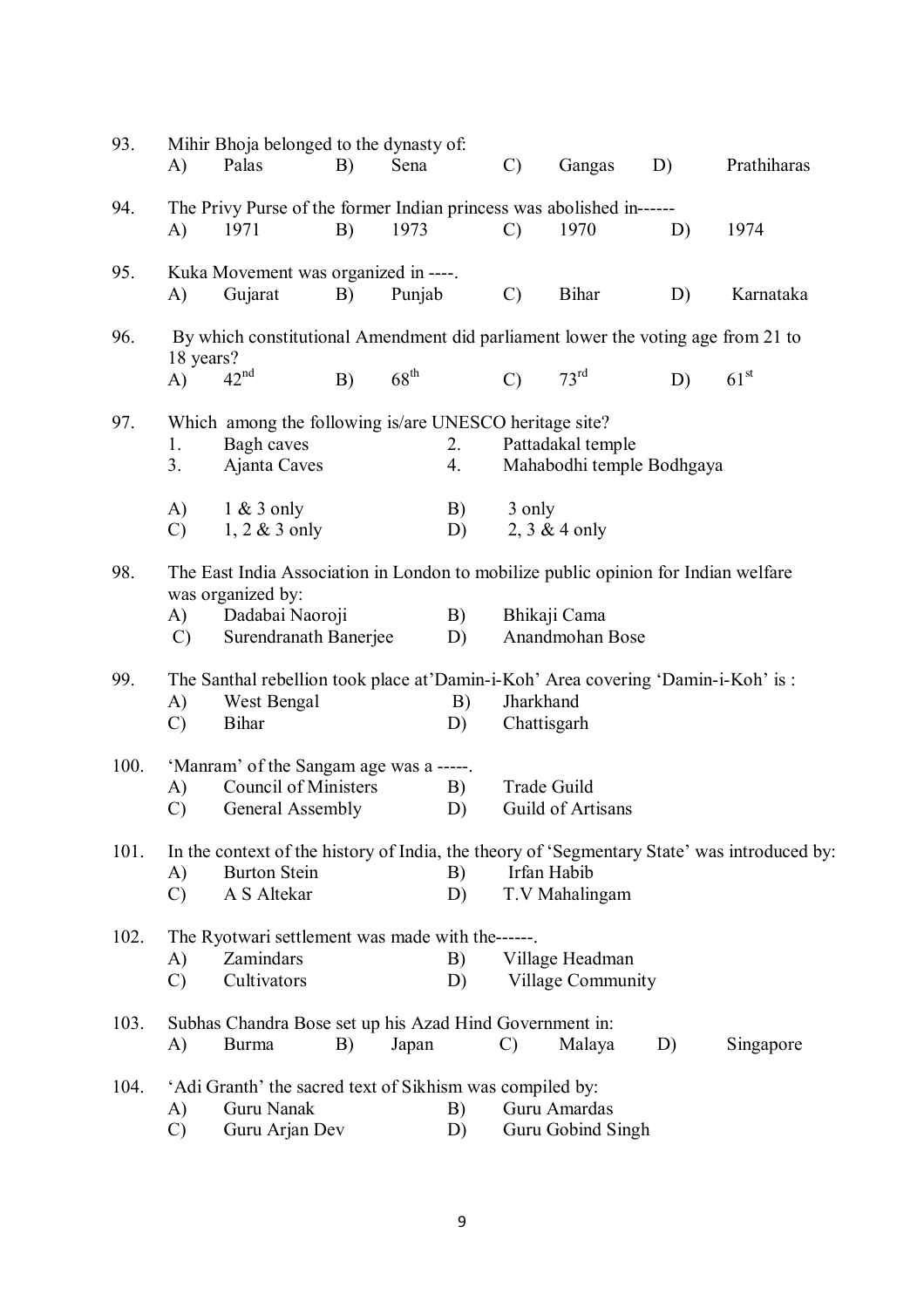| 105. |                      |                                                                                                                                                     |    |                |    |               | Who among the following is regarded as the father of Athenian democracy? |    |             |  |  |  |
|------|----------------------|-----------------------------------------------------------------------------------------------------------------------------------------------------|----|----------------|----|---------------|--------------------------------------------------------------------------|----|-------------|--|--|--|
|      | A)                   | Draco                                                                                                                                               | B) | <b>Hippias</b> |    | $\mathcal{C}$ | Peisistratus                                                             | D) | Cleisthenes |  |  |  |
| 106. |                      |                                                                                                                                                     |    |                |    |               | Who among the following is considered as the master of Greek comedy?     |    |             |  |  |  |
|      | A)                   | Aeschylus                                                                                                                                           |    |                | B) |               | Sophocles                                                                |    |             |  |  |  |
|      | $\mathcal{C}$        | Aristophanes                                                                                                                                        |    |                | D) |               | Prometheus                                                               |    |             |  |  |  |
| 107. |                      | Author of 'Ninety Five Theses':                                                                                                                     |    |                |    |               |                                                                          |    |             |  |  |  |
|      | A)                   | Martin Luther                                                                                                                                       |    |                | B) |               | Saint Augustine                                                          |    |             |  |  |  |
|      | $\mathcal{C}$        | Voltaire                                                                                                                                            |    |                | D) |               | <b>Issac Newton</b>                                                      |    |             |  |  |  |
| 108. |                      | The ancient war known by 'Hannibalic War':                                                                                                          |    |                |    |               |                                                                          |    |             |  |  |  |
|      | A)                   | Third Punic War                                                                                                                                     |    |                | B) |               | First Punic War                                                          |    |             |  |  |  |
|      | $\mathcal{C}$        | Second Punic War                                                                                                                                    |    |                | D) |               | <b>Battle of Pharsalus</b>                                               |    |             |  |  |  |
| 109. |                      | Julius Caesar was assassinated in:                                                                                                                  |    |                |    |               |                                                                          |    |             |  |  |  |
|      | A)                   | 49 BC                                                                                                                                               | B) | 44 BC          |    | $\mathcal{C}$ | 52 BC                                                                    | D) | 59 BC       |  |  |  |
| 110. |                      | The oldest medieval university in Europe:                                                                                                           |    |                |    |               |                                                                          |    |             |  |  |  |
|      | A)                   | University of Pavia                                                                                                                                 |    |                | B) |               | University of Bologna                                                    |    |             |  |  |  |
|      | $\mathcal{C}$        | University of Seville                                                                                                                               |    |                | D) |               | University of Cambridge                                                  |    |             |  |  |  |
| 111. |                      | Laissez Faire, is a doctrine which support:                                                                                                         |    |                |    |               |                                                                          |    |             |  |  |  |
|      | A)                   | Free Trade                                                                                                                                          | B) | Despotism      |    | $\mathcal{C}$ | Socialism                                                                | D) | Feudalism   |  |  |  |
| 112. | 1.<br>2.<br>3.<br>4. | <b>Treaty of Brest Litovsk</b><br>Entry of USA into the war<br>Assasination of Archduke Francis Ferdinand<br>Germany's declaration of war on Russia |    |                |    |               | Arrange the following events of the World war I in chronological order?  |    |             |  |  |  |
|      | A)                   | 3,2,1,4                                                                                                                                             | B) | 4,3,1,2        |    | $\mathcal{C}$ | 3,4,1,2                                                                  | D) | 3,2,4,1     |  |  |  |
| 113. | Who                  | among the following was regarded as the author of the Sangam work<br>' Manimekhala'?                                                                |    |                |    |               |                                                                          |    |             |  |  |  |
|      | A)                   | Sathanar                                                                                                                                            |    |                | B) | Avvayar       |                                                                          |    |             |  |  |  |
|      | $\mathcal{C}$        | Ilango Adikal                                                                                                                                       |    |                | D) | Nakkeran      |                                                                          |    |             |  |  |  |
| 114. |                      | The 80th session of Indian History Congress was held at-----.                                                                                       |    |                |    |               |                                                                          |    |             |  |  |  |
|      | A)                   | Kerala University                                                                                                                                   |    |                | B) |               | Kannur University                                                        |    |             |  |  |  |
|      | $\mathcal{C}$        | <b>Calicut University</b>                                                                                                                           |    |                | D) |               | M G University                                                           |    |             |  |  |  |
| 115. |                      | The Dutch ousted the Portuguese from power in Cochin in.                                                                                            |    |                |    |               |                                                                          |    |             |  |  |  |
|      | A)                   | 1612                                                                                                                                                | B) | 1721           |    | $\mathcal{C}$ | 1663                                                                     | D) | 1741        |  |  |  |
| 116. |                      | Kerala State IT Mission was established in:                                                                                                         |    |                |    |               |                                                                          |    |             |  |  |  |
|      | A)                   | 1999                                                                                                                                                | B) | 2001           |    | $\mathcal{C}$ | 1996                                                                     | D) | 1997        |  |  |  |
| 117. |                      |                                                                                                                                                     |    |                |    |               | The earliest inscription which mentioned about Ay dynasty was:           |    |             |  |  |  |
|      | A)                   | Chokkur Inscription                                                                                                                                 |    |                | B) |               | Vazappalli Inscription                                                   |    |             |  |  |  |
|      | $\mathcal{C}$        | Tharisappalli Inscription                                                                                                                           |    |                | D) |               | Paliyam Inscription                                                      |    |             |  |  |  |